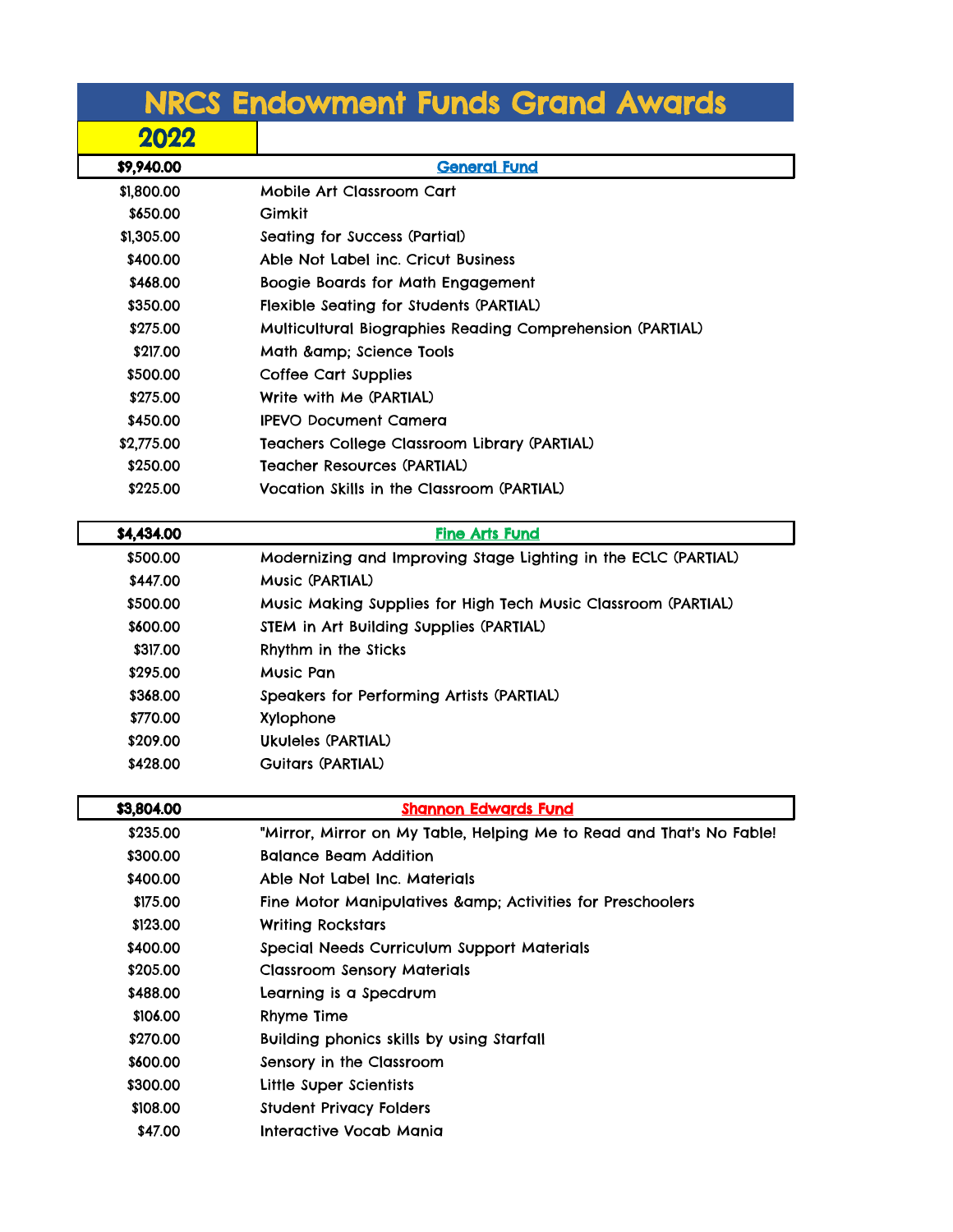|            |             | <b>NRCS Endowment Funds Grand Awards</b>      |
|------------|-------------|-----------------------------------------------|
| 2021       |             |                                               |
| \$7,655.00 |             | <b>General Fund</b>                           |
| \$300.00   | <b>ECLC</b> | Sensory Equipment for OT                      |
| \$102.00   | <b>ECLC</b> | Class Set of Dry-Erase Boards                 |
| \$275.00   | <b>ECLC</b> | Social Emotional Curriculum at ECLC           |
| \$130.00   | <b>ECLC</b> | "Can You Hear Me Know" Title I Headphones     |
|            |             | \$250.00 NRAC-E Lucy Calkins Life Saver       |
|            |             | \$140.00 NRAC-E Math & Science                |
|            |             | \$353.00 NRAC-M Super Duper Learners          |
|            |             | \$1,500.00 NRAC-M 5th Grade Generation Genius |
| \$130.00   | <b>NRHS</b> | Echo Show 8 for Independent Living Skills     |
| \$250.00   | <b>RHTA</b> | Pocket Microscopes                            |
| \$675.00   | <b>RHTA</b> | <b>Majorettes for NRCS</b>                    |
| \$3,300.00 | <b>RHTA</b> | Learning Programming Throgh Raspberry Pi!     |
| \$250.00   | <b>RHTA</b> | Life Cycle PBL                                |
| \$3,447.00 |             | <b>Fine Arts Fund</b>                         |
| \$1,000.00 | <b>NRLE</b> | Liberty Digital Art Curriculum Enhancement    |
| \$1,000.00 | <b>NRHS</b> | <b>Choral Repertoire</b>                      |
| \$1,447.00 | <b>RHTA</b> | <b>Music Tech Equipment</b>                   |
| \$2,166.00 |             | <b>Shannon Edwards Fund</b>                   |

| \$2,166.00 |             | <b>Shannon Edwards Fund</b>        |  |
|------------|-------------|------------------------------------|--|
| \$155.00   |             | ECLC "It's All About Numbers!"     |  |
| \$87.00    |             | <b>ECLC</b> Counting Calculations  |  |
| \$170.00   | <b>ECLC</b> | <b>Classroom Sensory Corner</b>    |  |
| \$200.00   | <b>ECLC</b> | <b>Super Scientists</b>            |  |
| \$300.00   | <b>ECLC</b> | <b>Bolting Toward The Future!!</b> |  |
| \$250.00   | <b>ECLC</b> | STEAM is a Blast                   |  |
| \$240.00   | <b>ECLC</b> | <b>Surfing Through Seating</b>     |  |
| \$250.00   | <b>ECLC</b> | Pop Into Fidgets                   |  |
| \$514.00   | <b>NRLE</b> | Seeking Sensory Discovery          |  |
|            |             |                                    |  |

|            |                 | <b>NRCS Endowment Funds Grand Awards</b>    |
|------------|-----------------|---------------------------------------------|
| 2020       |                 |                                             |
| \$7,846.00 |                 | <b>General Fund</b>                         |
| \$900.00   | <b>DISTRICT</b> | Supporting English language learners        |
| \$800.00   | <b>NRHS</b>     | Polar GO FIT heart rate monitors            |
| \$750.00   | <b>DISTRICT</b> | Volleyball fun for all!                     |
| \$300.00   | <b>LIBERTY</b>  | Flexible Seating/Daily 5 Hands on Materials |
| \$200.00   | <b>ECLC</b>     | Sensory fidgets and vibrating items         |
| \$300.00   | <b>ECLC</b>     | <b>Sensory Pod</b>                          |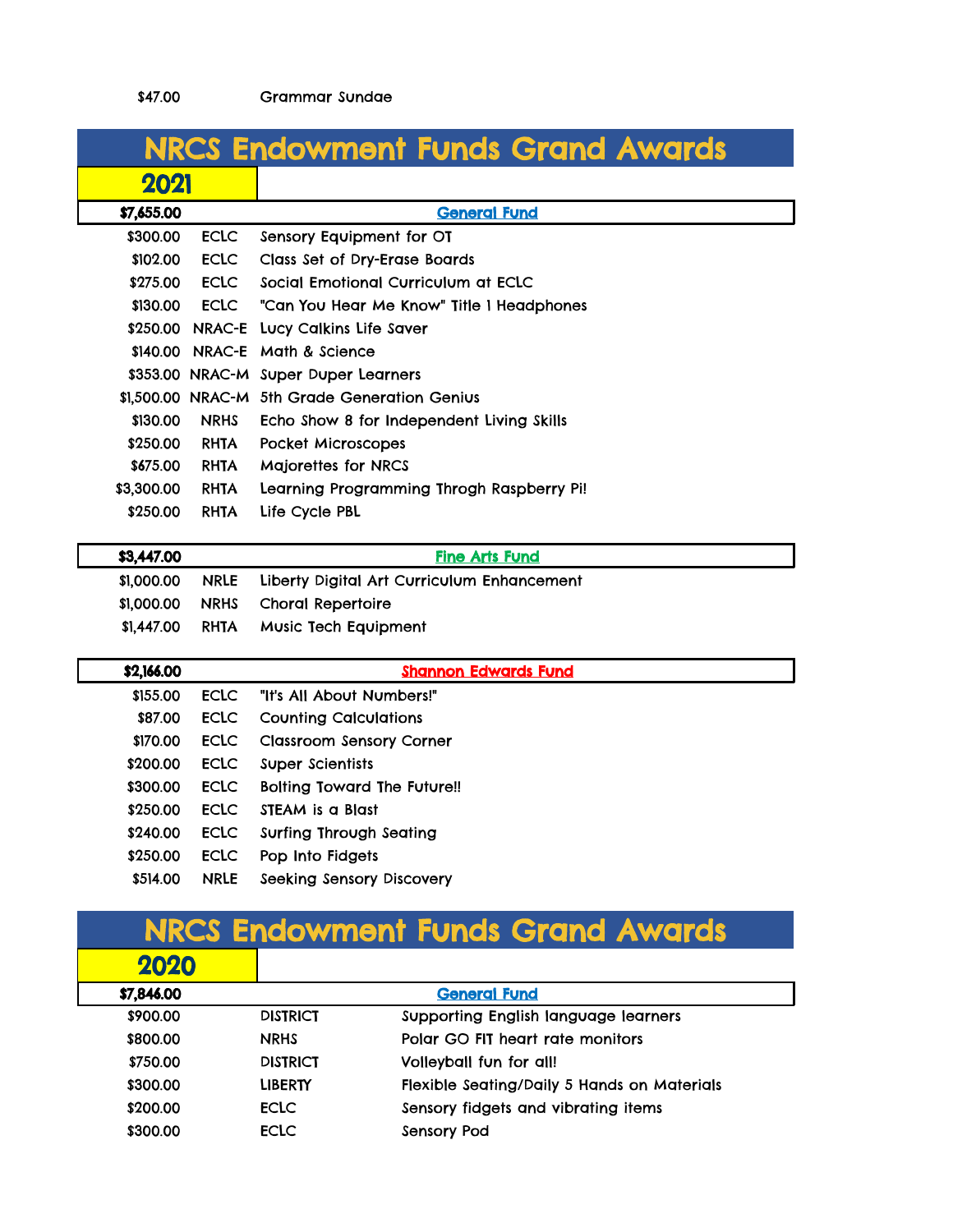| \$150.00   | <b>ECLC</b>     | Seat Stack Storage                                    |
|------------|-----------------|-------------------------------------------------------|
| \$150.00   | <b>ECLC</b>     | Seat Stack Storage Pockets                            |
| \$150.00   | <b>NREC-ELE</b> | <b>Math Manipulatives</b>                             |
| \$188.00   | <b>LIBERTY</b>  | <b>Reading Intervention</b>                           |
| \$117.00   | <b>NRAC-MID</b> | Geography Club Material                               |
| \$130.00   | <b>NRAC-MID</b> | <b>Class set of Calculators</b>                       |
| \$100.00   | <b>RHTA</b>     | STEM EXPLORATIONS/ Vehicles building set              |
| \$400.00   | <b>NRAC-ELE</b> | Integrating STEM into the Classroom                   |
| \$115.00   | NRAC-ELE        | Assisting the Struggling Speller and Writer           |
| \$150.00   | <b>ECLC</b>     | <b>Hands on Morning Tubs</b>                          |
| \$210.00   | <b>ECLC</b>     | <b>Flexible Seating</b>                               |
| \$327.00   | <b>NRHS</b>     | <b>Soldering Iron Stations</b>                        |
| \$181.00   | <b>DISTRICT</b> | Spot On! Language Therapy                             |
| \$132.00   | <b>ECLC</b>     | <b>Flexible Seating</b>                               |
| \$300.00   | <b>ECLC</b>     | Replacement of old PE Equipment                       |
| \$150.00   | NRAC-ELE        | <b>Science Encyclopedias</b>                          |
| \$150.00   | <b>ECLC</b>     | Keeping it organized in Kindergarten                  |
| \$200.00   | <b>NRAC-MID</b> | <b>History Games</b>                                  |
| \$1,296.00 | <b>LIBERTY</b>  | <b>Touch Math- 2nd Grade</b>                          |
|            |                 |                                                       |
| \$5,397.00 |                 | <b>Fine Arts Fund</b>                                 |
| \$120.00   | <b>ECLC</b>     | <b>Buddha/Zen Boards</b>                              |
| \$489.00   | <b>RHTA</b>     | <b>Instruments &amp; Supplies for Music Classroom</b> |
| \$4,600.00 | NRAC-MID        | 3D Filament Recycling                                 |
| \$188.00   | <b>NRAC-MID</b> | <b>Coding Jams</b>                                    |
|            |                 |                                                       |
| \$4,682.00 |                 | <b>Shannon Edwards Fund</b>                           |
| \$78.00    | <b>ECLC</b>     | <b>Play Proudly Preschoolers</b>                      |
| \$550.00   | <b>NRHS</b>     |                                                       |
| \$500.00   |                 | Escape Room/Breakout EDU boxes                        |
|            | <b>ECLC</b>     | <b>Magnetic Fundation Tile Boards</b>                 |
| \$58.00    | NRAC-ELE        | <b>STEM</b>                                           |
| \$400.00   | <b>NRAC-MID</b> | <b>Zones of Regulation</b>                            |
| \$200.00   | <b>ECLC</b>     | Super Scientists in Kindergarten                      |
| \$1,000.00 | NRAC-ELE        | 24 Game                                               |
| \$350.00   | <b>NRHS</b>     | <b>Cricut Business</b>                                |
| \$266.00   | <b>ECLC</b>     | Matatalab Pro Set                                     |
| \$200.00   | <b>ECLC</b>     | Bolting through learning                              |
| \$300.00   | <b>ECLC</b>     | Osmo what you Know!                                   |
| \$280.00   | <b>ECLC</b>     | No Noise Bowling Pins                                 |
| \$90.00    | <b>ECLC</b>     | <b>Future Coders</b>                                  |
| \$249.00   | <b>ECLC</b>     | Robo Wunderkind                                       |

NRCS Endowment Funds Grand Awards

2018-19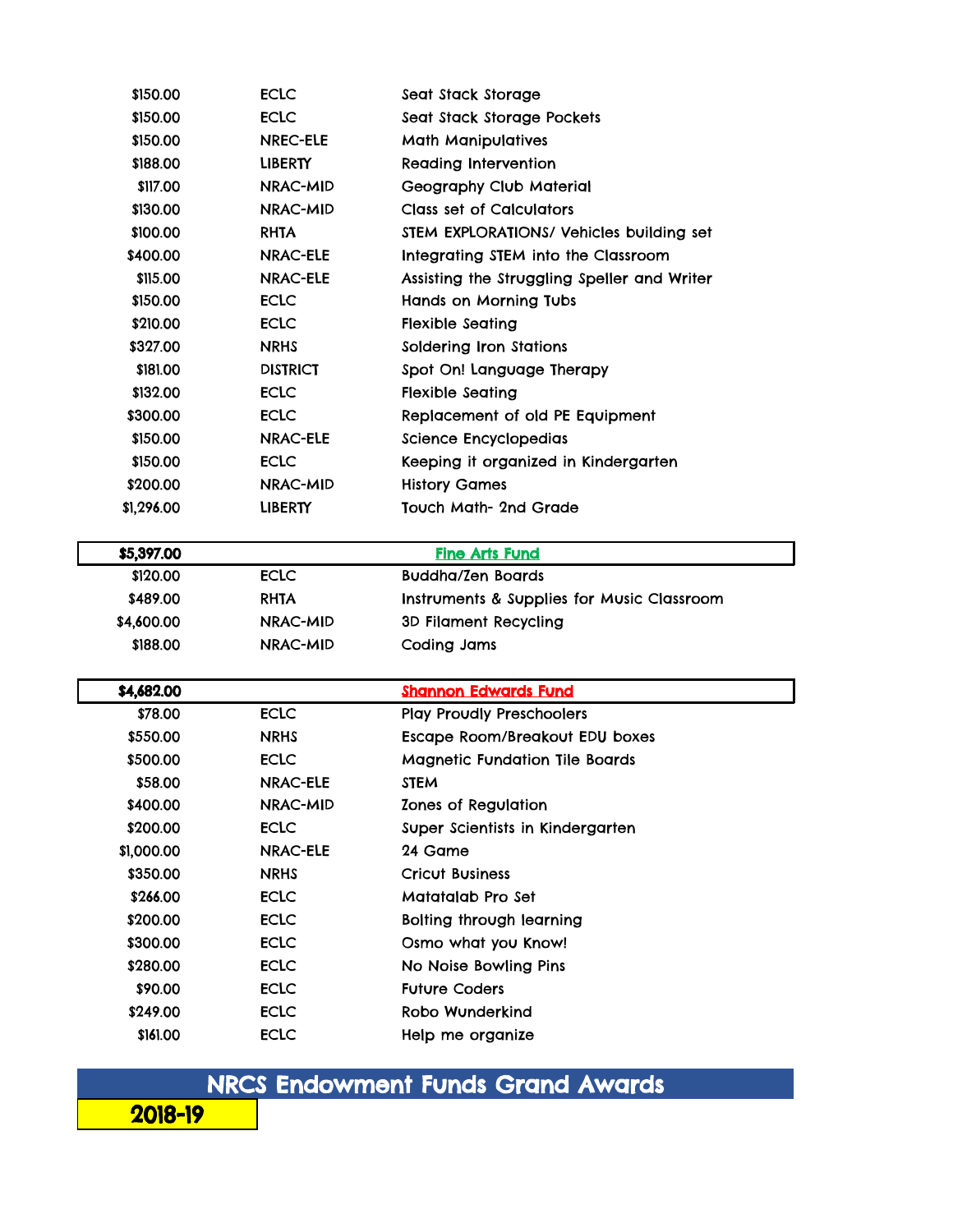|          |            | <b>General Fund</b>                                      |
|----------|------------|----------------------------------------------------------|
| \$       | 344        | Keeping our Equipment and Students Safe!                 |
| \$       | 432        | <b>Functional Money Skills</b>                           |
| \$       | 500        | <b>Graph This!</b>                                       |
| \$       | 500        | <b>Vocational Task Boxes &amp; Life Skills</b>           |
| \$       | 114        | <b>Chapter Books</b>                                     |
| \$       | 404        | Reading and Writing Activity Station                     |
| \$       | 576        | Can You Hear Me Now                                      |
| \$       | 96         | <b>Learning To Get Along</b>                             |
| \$       | 213        | <b>Hands on Math</b>                                     |
| \$       | 450        | Bringing STEM into our 3rd Grade Classroom               |
| \$       | 122        | <b>Project Bae Learning</b>                              |
| \$       | 708        | Student Literacy Skills Improvement Grant                |
| \$       | 200        | <b>Super Scientists</b>                                  |
| \$       | 450        | <b>Stream Tables Make PBL Real</b>                       |
| \$       | 200        | <b>Building Bigger and Better with Legos</b>             |
| \$       | 500        | <b>Accelerated Reader Books</b>                          |
| \$<br>\$ | 170<br>300 | <b>Dry Erase Boards</b><br>Mr. Klutz is Nuts!            |
| \$       | 300        | <b>Accelerated Reader Support Books</b>                  |
| \$       | 250        | Orange Studio Book Club                                  |
| \$       | 250        | <b>Book Club Project</b>                                 |
| \$       | 262        | <b>Sensory Integration</b>                               |
|          |            |                                                          |
|          |            | <b>Fine Arts Fund</b>                                    |
| \$       | 650        | <b>How About that Music?</b>                             |
| \$       | 152        | Not so Abstract Tuning                                   |
| \$       | 400        | Art to Go: Traveling Art Centers                         |
| \$       | 615        | <b>World Drumming</b>                                    |
| \$<br>\$ | 250<br>350 | <b>Glass Fusion Kit and Supplies</b><br><b>New Music</b> |
| \$       | 1,000      | Prepare & Perform: RANGER STRONG                         |
|          |            |                                                          |
|          |            | <b>Shannon Edwards Fund</b>                              |
| \$       | 100        | Weighted Vest/Wiggle Seat                                |
| \$       | 300        | Cozy Cocoon-Spinning                                     |
| \$       | 119        | <b>Building Future Engineers</b>                         |
| \$       | 230        | <b>Coding with Cubetto</b>                               |
| \$       | 50         | <b>Square Panda</b>                                      |
| \$       | 120        | <b>Building on Literacy</b>                              |
| \$       | 250        | <b>Coding Fundamentals</b>                               |
| \$       | 25         | <b>Twist and Turn Word Builders</b>                      |
| \$       | 100<br>50  | <b>Magic Board Printing Practice Cards</b>               |
| \$<br>\$ | 40         | <b>Square Panda</b><br><b>Word Building Blocks Grant</b> |
| \$       | 37         | Peg Number cards                                         |
| \$       | 250        | Furning = $Fun + Learning$                               |
| \$       | 250        | C-Pen Reader                                             |
| \$       | 245        | <b>Math Manipulatives</b>                                |
| \$       | 150        | <b>Five Senses Fun</b>                                   |
| \$       | 130        | Preschoolers & Penguins-Produce Sounds & Words           |
| \$       | 300        | <b>Special Education Resources/Supplies</b>              |
| \$       | 136        | <b>Increasing Functional Communication</b>               |

(\$ 130) Educational Magnetic Puzzles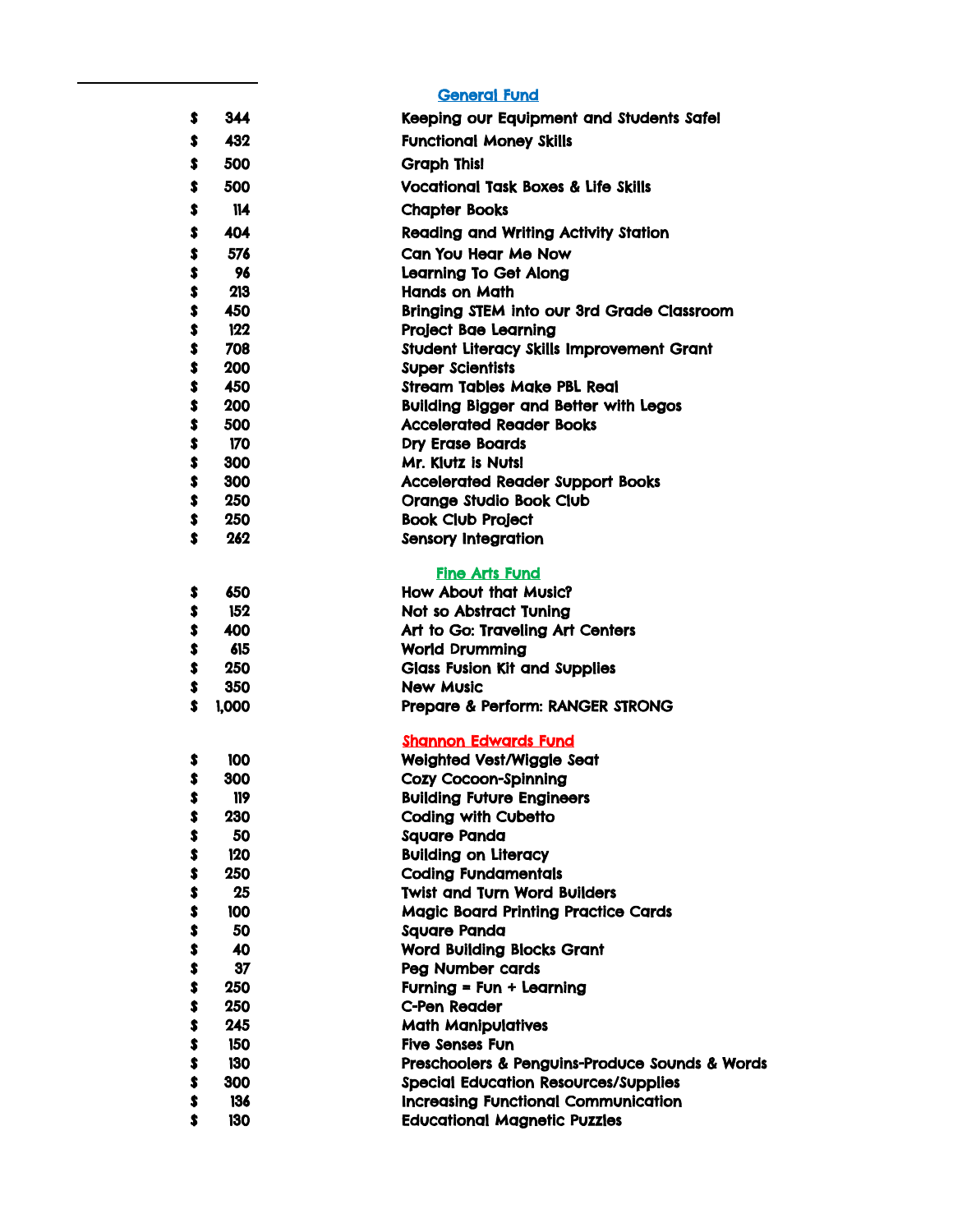| - \$ | 300 | <b>Breakout EDU</b>                                                   |
|------|-----|-----------------------------------------------------------------------|
| - 3  | 250 | Phonogram Cards - A Grant for 3rd Graders to<br><b>Foster Fluency</b> |
| - \$ | 250 | Ready, Set, Read                                                      |

|           |            | <b>NRCS Endowment Funds Grand Awards</b>                                                                          |
|-----------|------------|-------------------------------------------------------------------------------------------------------------------|
| 2017-18   |            |                                                                                                                   |
|           |            | <b>General Fund</b>                                                                                               |
| \$        | 120        | <b>Basic Concepts (PARTIAL)</b>                                                                                   |
| \$        | 220        | Non Fiction Guided Reading Books for the First                                                                    |
|           |            | Grade Classroom (PARTIAL)<br>Moderate Intensive Needs Kitchen Life Skill                                          |
| \$        | 120        | <b>Equipment (PARTIAL)</b>                                                                                        |
|           |            | <b>Embracing Hands-on Science/Technology in Centers</b>                                                           |
| \$        | 200        | <b>(PARTIAL)</b>                                                                                                  |
| \$        | 600        | <b>3D Printer (PARTIAL)</b>                                                                                       |
| \$        | 250        | <b>Science and Mathematics Exploration for</b>                                                                    |
|           |            | <b>Preschoolers (PARTIAL)</b>                                                                                     |
| \$        | 260        | <b>Pleated Disc Seat Cushion</b>                                                                                  |
| \$<br>\$  | 270<br>200 | <b>Fidget Foot Roller</b>                                                                                         |
|           |            | Data Collection, Analysis, and Visualization (PARTIAL)<br><b>Drums Alive! Physical Education/Music Curriculum</b> |
| \$        | 450        | <b>(PARTIAL)</b>                                                                                                  |
| \$        | 187        | <b>Reading and Math Center Activities</b>                                                                         |
| \$        | 95         | <b>Guided Reading Materials</b>                                                                                   |
| \$        | 330        | <b>Second Grade Reading Centers</b>                                                                               |
| $\bullet$ | 400        | Industrial Technology Basic Electricity (PARTIAL)                                                                 |
| s         | 200        | Accelerated Readers "A Project to Inspire Reading                                                                 |
| \$        |            | Skills Through Book Club" (PARTIAL)                                                                               |
|           | 800        | Student Literacy Skills Improvement Grant (PARTIAL)<br>Unstoppable Americans inspire Courage and                  |
| \$        | 63         | Character                                                                                                         |
|           |            | Project Based Learning 3rd Graders to Inspire Year-                                                               |
| \$        | 83         | Round activities for STEM                                                                                         |
| \$        | 150        | Legos For Learning (PARTIAL)                                                                                      |
| \$        | 500        | <b>ELA Resources for 5th Grade (PARTIAL)</b>                                                                      |
| \$        | 500        | PCI Reading Curriculum (PARTIAL)                                                                                  |
| \$        | 200        | Stimulating Thoughts and Creativity to Build and<br><b>Predict Out Comes (PARTIAL)</b>                            |
| \$        | 400        | <b>History Alive - Ohio (PARTIAL)</b>                                                                             |
|           |            |                                                                                                                   |
|           |            | <b>Fine Arts Fund</b>                                                                                             |
| \$        | 500        | <b>Staying In Tune</b>                                                                                            |
| \$        | 445        | All About That Bass Xylophone! Creating                                                                           |
|           |            | Opportunities for Children to Succeed by Creating,<br>Performing, & Responding to Music (PARTIAL)                 |
| \$        | 325        | Performing Into Your Heart                                                                                        |
| \$        | 442        | <b>World Drumming</b>                                                                                             |
| \$        | 453        | 3D Art Pens                                                                                                       |
| \$        | 632        | <b>Working Mutes (PARTIAL)</b>                                                                                    |
| \$        | 600        | A "real" Jazz Band experience                                                                                     |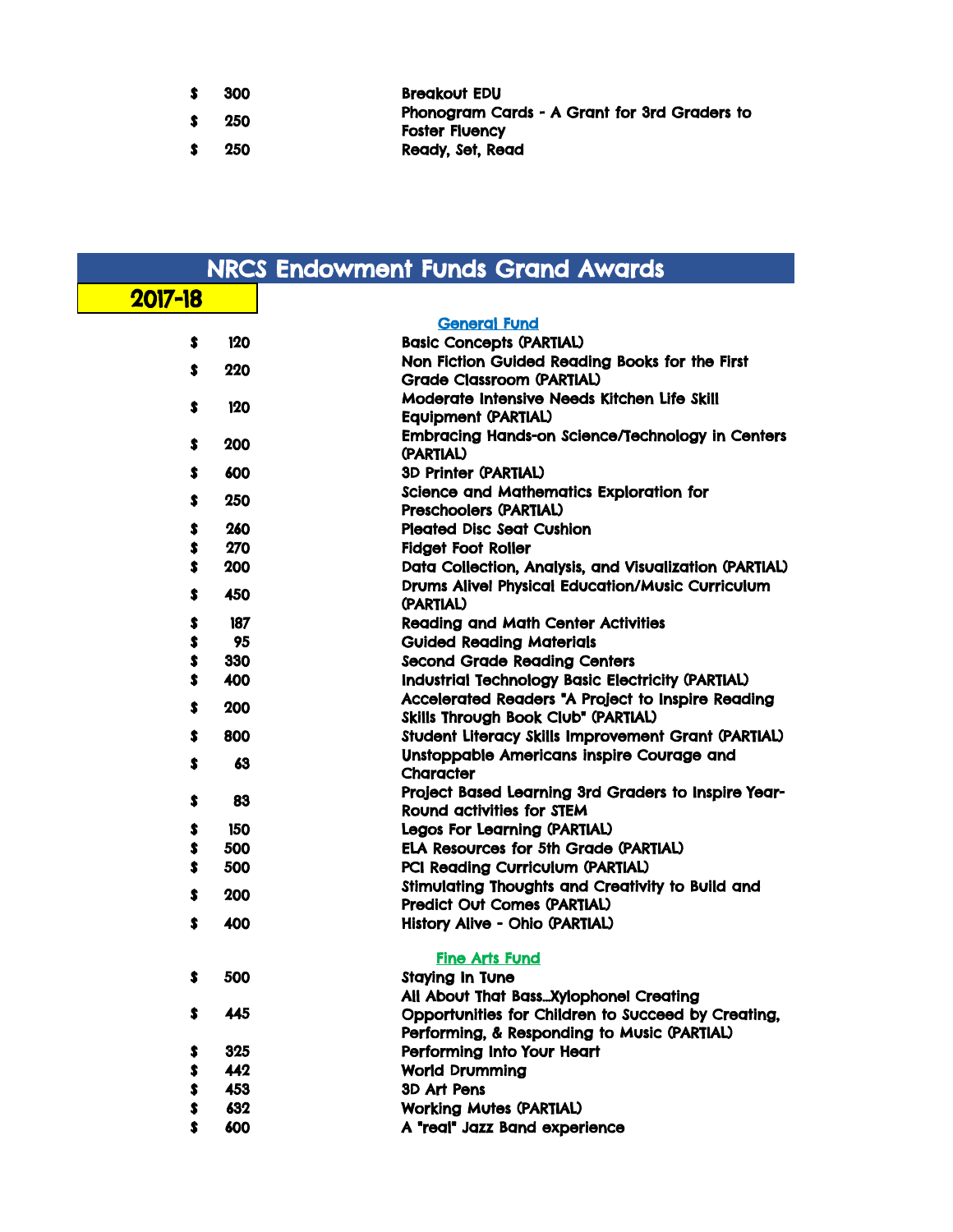|                       |            | <b>Shannon Edwards Fund</b>                                                              |
|-----------------------|------------|------------------------------------------------------------------------------------------|
| \$                    | 190        | <b>Literacy Speaks (PARTIAL)</b>                                                         |
| \$                    | 100        | Sit Spot Fun (PARTIAL)                                                                   |
| \$                    | 150        | Light and Sensory Manipulatives (PARTIAL)                                                |
| \$                    | 100        | <b>Explore with Magna-Tiles (PARTIAL)</b>                                                |
| \$                    | 170        | Integrated Literacy Circles (PARTIAL)                                                    |
| \$                    | 100        | <b>Bare Books (PARTIAL)</b>                                                              |
| \$                    | 200        | <b>Enrichment and Extension Activities (PARTIAL)</b>                                     |
| \$                    | 175        | <b>Math Tins</b>                                                                         |
| \$                    | 137        | Fishing Fun - Letters and Numbers                                                        |
| \$                    | 100        | <b>Guided Reading and Writing (PARTIAL)</b>                                              |
| \$                    | 200        | Learning With Friends (PARTIAL)                                                          |
| \$                    | 115        | <b>Baggie Books</b>                                                                      |
| \$                    | 149        | How About an OzoBot?                                                                     |
| \$                    | 90         | <b>Square Panda</b>                                                                      |
| \$                    | 150        | Smart Builder Toys, Plastic Straws, & Connectors                                         |
| \$                    | 250        | Sphero STEM/Coding Device (PARTIAL)                                                      |
| \$                    | 500        | PCI Reading (PARTIAL)                                                                    |
| \$                    | 210        | <b>Stimulating Through Movement and Music</b>                                            |
|                       |            | Helping the Struggling Reader to read with the C-                                        |
| \$                    | 273        | Pen Reader (PARTIAL)                                                                     |
| \$                    | 300        | Special Needs Coffee Cart Business (PARTIAL)                                             |
|                       |            |                                                                                          |
| 2016 - 17             |            |                                                                                          |
| <b>General Fund</b>   |            |                                                                                          |
| \$                    | 272        | <b>Jump Into Geometry</b>                                                                |
| \$                    | 96         | <b>Flocabulary</b>                                                                       |
| \$                    | 190        | Reading as Easy as A-Z                                                                   |
| \$                    | 852        | Osmo's for the iPads                                                                     |
|                       |            | Accelerated Readers! A Project to Inspire Reading                                        |
| \$                    | 245        | <b>Skills through Book Clubs</b>                                                         |
| \$                    | 900        | Student Literacy Skills Improvement Grant                                                |
| \$                    | 500        | <b>NRHS Metal Shop Tooling</b>                                                           |
| \$                    | 150        | <b>High Interest Nonfiction</b>                                                          |
| \$                    | 300        | Making Reading Skills Fun with a Friend                                                  |
| \$                    | 159        | "To see or not to see, that is the question" Document<br><b>Camera English Classroom</b> |
| \$                    | 420        | <b>Math Link Connecting Cubes</b>                                                        |
| \$                    | 235        | <b>Clock Class Pack</b>                                                                  |
| \$                    | 90         | Place Value Student Flip Books                                                           |
| \$                    | 250        | <b>Social Cognition</b>                                                                  |
| \$                    | 453        | <b>Wheeling into Education</b>                                                           |
| \$                    | 600        | Liberty Creators' Club Lego Robotics                                                     |
| \$                    | 330        | Fiction/Nonfiction Student Read-Alongs Library                                           |
| \$                    | 159        | Document Camera for Reading/Writing/Language                                             |
|                       |            | <b>Arts</b>                                                                              |
| \$                    | 300        | <b>Math Manipulatives</b>                                                                |
| \$<br>s.              | 150<br>161 | Update to Wilcox Gymnasium Sound System<br><b>Recycled Paper Making Kit</b>              |
|                       |            |                                                                                          |
|                       |            |                                                                                          |
| <b>Fine Arts Fund</b> |            |                                                                                          |

| s. | 800 | Resources to Further student Learning in the Field of<br>Video Production |
|----|-----|---------------------------------------------------------------------------|
| s. | 583 | <b>World Music Drumming</b>                                               |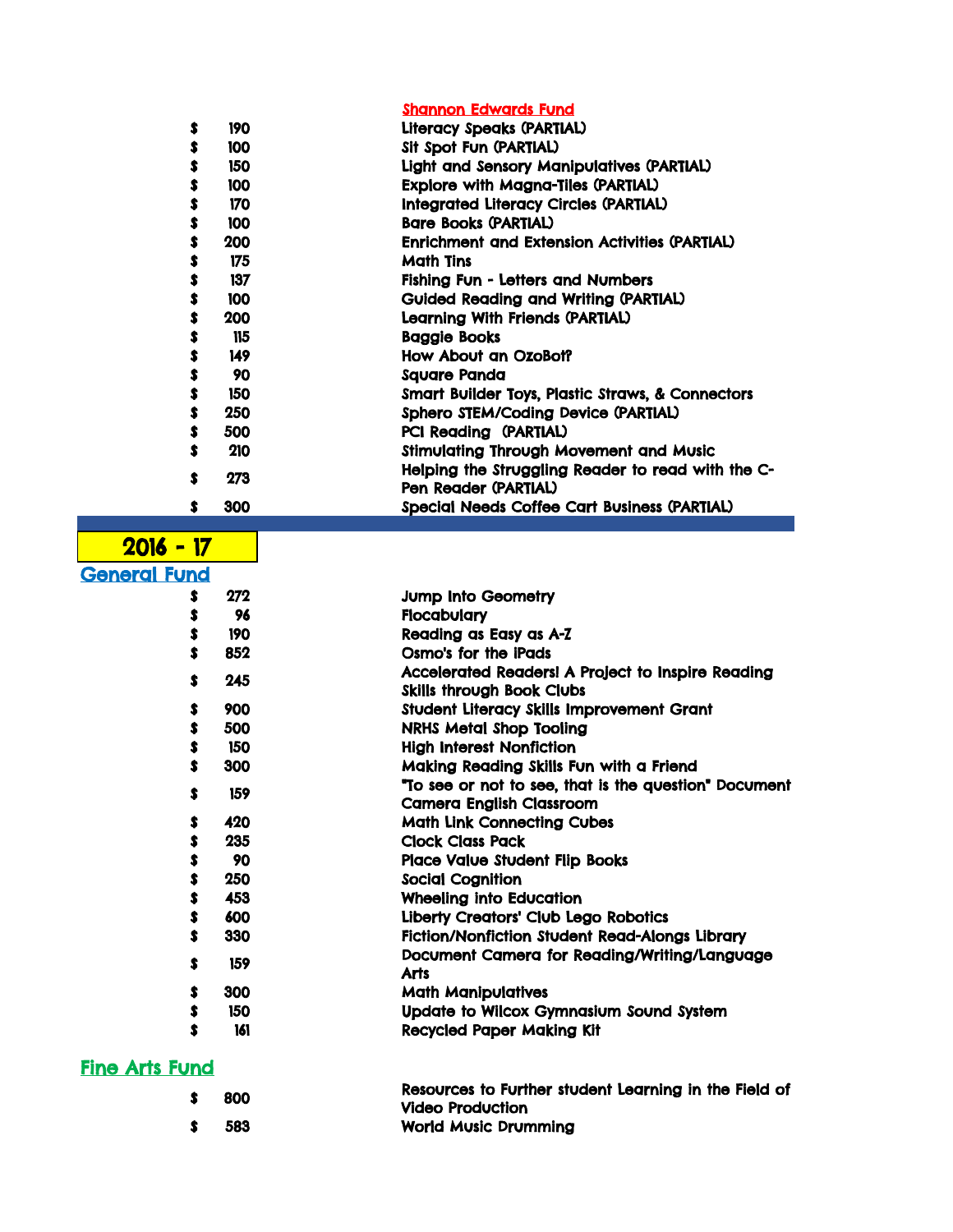| -31 | 100 | <b>Continued Exploration of Art</b>        |
|-----|-----|--------------------------------------------|
| s   | 600 | Additions for the Kodalyne Music Classroom |
|     | 614 | Variety in Warming Up                      |
| s.  | 300 | Seeing the Conductor                       |
|     | 275 | A Picture's Worth 1000 Words!              |
|     | 275 | A Lotta Terra Cotta!                       |

## Shannon Edwards Fund

| s  | 280 | Wobble Chairs for Students with ADHD                        |
|----|-----|-------------------------------------------------------------|
|    | 128 | Having a Ball Participating                                 |
| s  | 240 | Recess Fun                                                  |
| s  | 242 | Differentiated Curriculum / Project Based Learning          |
| s  | 138 | <b>Bare Book</b>                                            |
| s  | 258 | File Folder Fun! Teaching Language and Math in<br>Preschool |
| s  | 260 | Maker Space                                                 |
| Ŝ  | 260 | Hands-On Sensory Table Materials                            |
| S  | 300 | <b>Thinking Through Themes</b>                              |
| S  | 300 | Light Table Sensory Center                                  |
| Ŝ  | 210 | Read with Me!                                               |
| Ŝ  | 165 | Hands-On Science                                            |
| \$ | 120 | <b>PULSE OX</b>                                             |
| \$ | 80  | <b>Target the Standards Reading Games</b>                   |
| S  | 268 | <b>Guided Reading Centers</b>                               |
| S  | 260 | <b>Shoebox Tasks for Structured Work Sessions</b>           |

2015 NRCS **Endowment** Funds Grant **awards** 

# General Fund

| s  | 173 | Intensive Needs Kindergarten Fellowes Star Comb<br><b>Binding Machine</b>                          |
|----|-----|----------------------------------------------------------------------------------------------------|
| \$ | 63  | <b>Elementary School Counseling Books</b>                                                          |
| \$ | 500 | Speaker Egg Chair (PARTIAL)                                                                        |
| \$ | 500 | Speaker Egg Chair (PARTIAL)                                                                        |
| \$ | 425 | <b>Industrial Technology</b>                                                                       |
| \$ | 140 | Speech-Language Therapy Literacy Package                                                           |
| \$ | 210 | Play and Learn                                                                                     |
| \$ | 100 | Compare & Contrast (PARTIAL)                                                                       |
| \$ | 250 | Hands on Math Materials (PARTIAL)                                                                  |
| \$ | 100 | Diverse Classroom Library (PARTIAL)                                                                |
| Ŝ  | 243 | Writing Binder Project (PARTIAL)                                                                   |
| s  | 250 | Unstoppable! A Theme for Third Graders to Inspire<br>21st Century Skills through Reading (PARTIAL) |
| \$ | 600 | Student Literacy Skills Improvement Grant (PARTIAL)                                                |
| s  | 200 | <b>Body Hoops (PARTIAL)</b>                                                                        |
| \$ | 200 | Common Core Math Materials (PARTIAL)                                                               |
| s  | 100 | <b>Math Centers (PARTIAL)</b>                                                                      |
| \$ | 150 | <b>Science Scoops</b>                                                                              |
| \$ | 90  | Literacy Language                                                                                  |
| \$ | 285 | <b>Hydration Station (PARTIAL)</b>                                                                 |
| s  | 150 | Boogie into Learning (PARTIAL)                                                                     |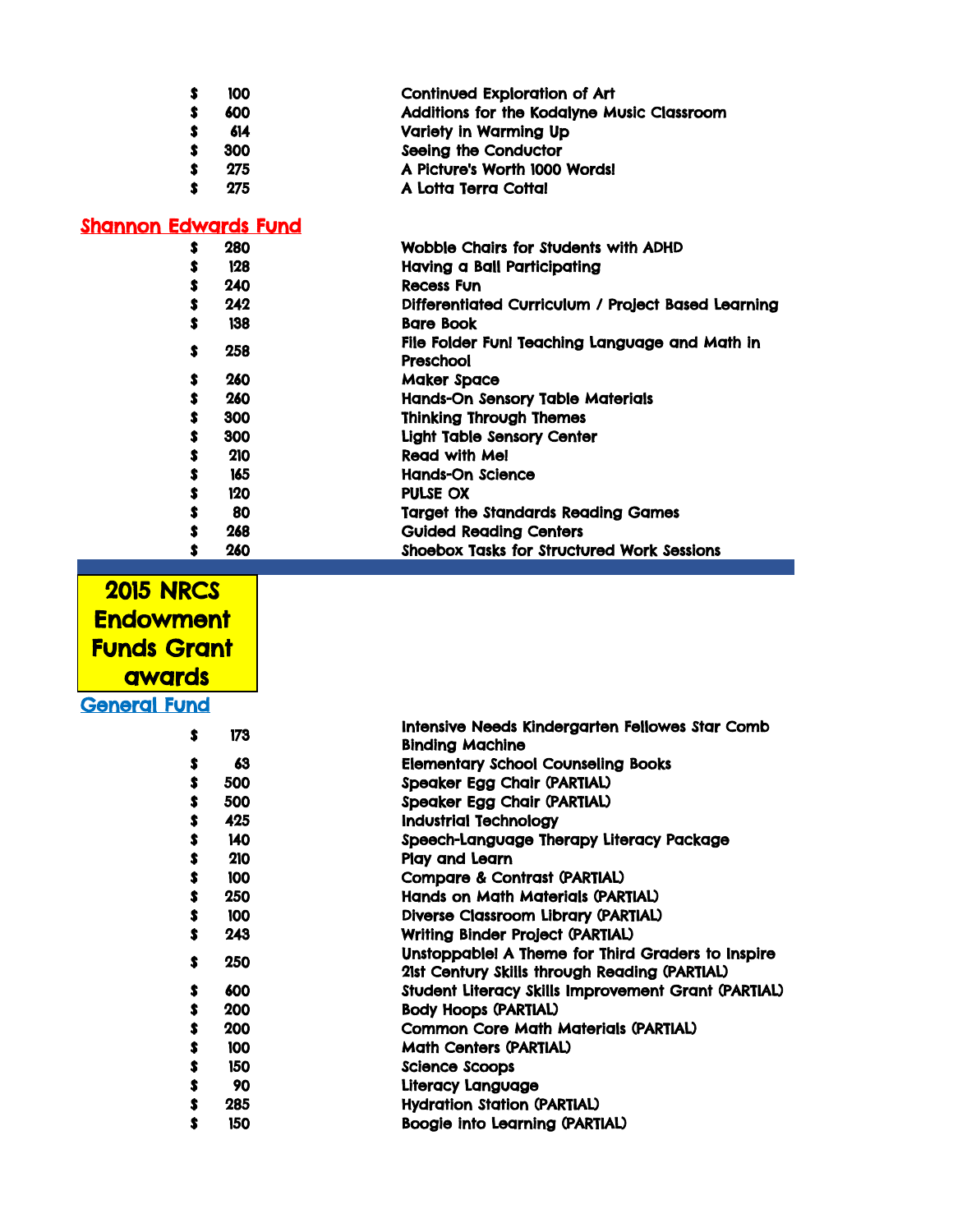- (\$ 135) Centers Mobile Storage Unit Organizing Solutions
- (\$ 100) Reading Comprehension Games (PARTIAL)
	- (\$ 641) PCI Reading Program (\$ 400) American Revolution Fact Trackers (hardcover)
		- (PARTIAL)
	- (\$ 100) iPod Charging Station (PARTIAL)
		- (\$ 100) Privacy Shields (PARTIAL)
	- (\$ 100) Magic Tree House Fact Tracker: American
- Revolution Class Set (PARTIAL)
- (\$ 200) Accelerated Reader Books & Bookshelves (PARTIAL) \$ 200 Sensory Stimulation (PARTIAL)

## Fine Arts Fund

| S | 400   | Purposeful Pathways & Orff Instruments (PARTIAL)                                                |
|---|-------|-------------------------------------------------------------------------------------------------|
| s | 184   | "Gyotaku"                                                                                       |
|   | 425   | Warming Up the Band (PARTIAL)                                                                   |
|   | 428   | Proposal for Music Classroom Equipment (PARTIAL)                                                |
|   | 250   | Exploration through Art as Individuals, Families, and<br>as a Classroom Creative Team (PARTIAL) |
| s | 150   | Safe and Clutter Free!                                                                          |
|   | 150   | Music for Early Childhood (PARTIAL)                                                             |
|   | 500   | <b>InTune (PARTIAL)</b>                                                                         |
|   | 100   | AND THE MUSIC PLAYED ON (PARTIAL)                                                               |
|   | 1,015 | Video Production: Building Opportunities for<br>Students in a Growing Field (PARTIAL)           |

### Shannon Edwards Fund

| s  | 360 | <b>Ball Chairs for Sensory Input (PARTIAL)</b>                             |
|----|-----|----------------------------------------------------------------------------|
| s  | 250 | Jump into Fluency with Frog Learning(PARTIAL)                              |
| \$ | 100 | Reading has gone to the Dogs                                               |
| \$ | 120 | Hands-On Math                                                              |
| \$ | 215 | <b>Bare Books/Young Authors</b>                                            |
| \$ | 70  | <b>Owl Pellets</b>                                                         |
| \$ | 150 | <b>Boxes of Centers!(PARTIAL)</b>                                          |
| \$ | 145 | <b>Super Storytellers</b>                                                  |
| \$ | 300 | Class Sets of Novels (PARTIAL)                                             |
| \$ | 200 | Language & Literacy (school age) (PARTIAL)                                 |
| \$ | 200 | <b>Books Take Me Piaces (PARTIAL)</b>                                      |
| s  | 100 | <b>Accelerated Reader II - Grade 2 Book Collection</b><br><b>(PARTIAL)</b> |
| \$ | 150 | <b>Caterpillars and Ladybugs (PARTIAL)</b>                                 |
| \$ | 150 | <b>The Four Seasons</b>                                                    |
| Ŝ  | 200 | Wilcox Adapted Physical Education Equipment<br>(PARTIAL)                   |
| \$ | 139 | <b>Reading Comprehension Games</b>                                         |
| \$ | 80  | Life Skills for Nonreaders                                                 |
|    |     | Moderate/IntensiveSpecial Needs PCI Level II                               |
| s  | 550 | Reading Program with Comprehension Support<br>(PARTIAL)                    |

| 2014                |     |                                         |
|---------------------|-----|-----------------------------------------|
| <b>General Fund</b> |     |                                         |
|                     | 250 | <b>Updating Tumbling Mats (PARTIAL)</b> |
|                     | 299 | Social Studies Leveled Texts            |
|                     | 68  | Wireless Eggspert - Review Lesson Fun   |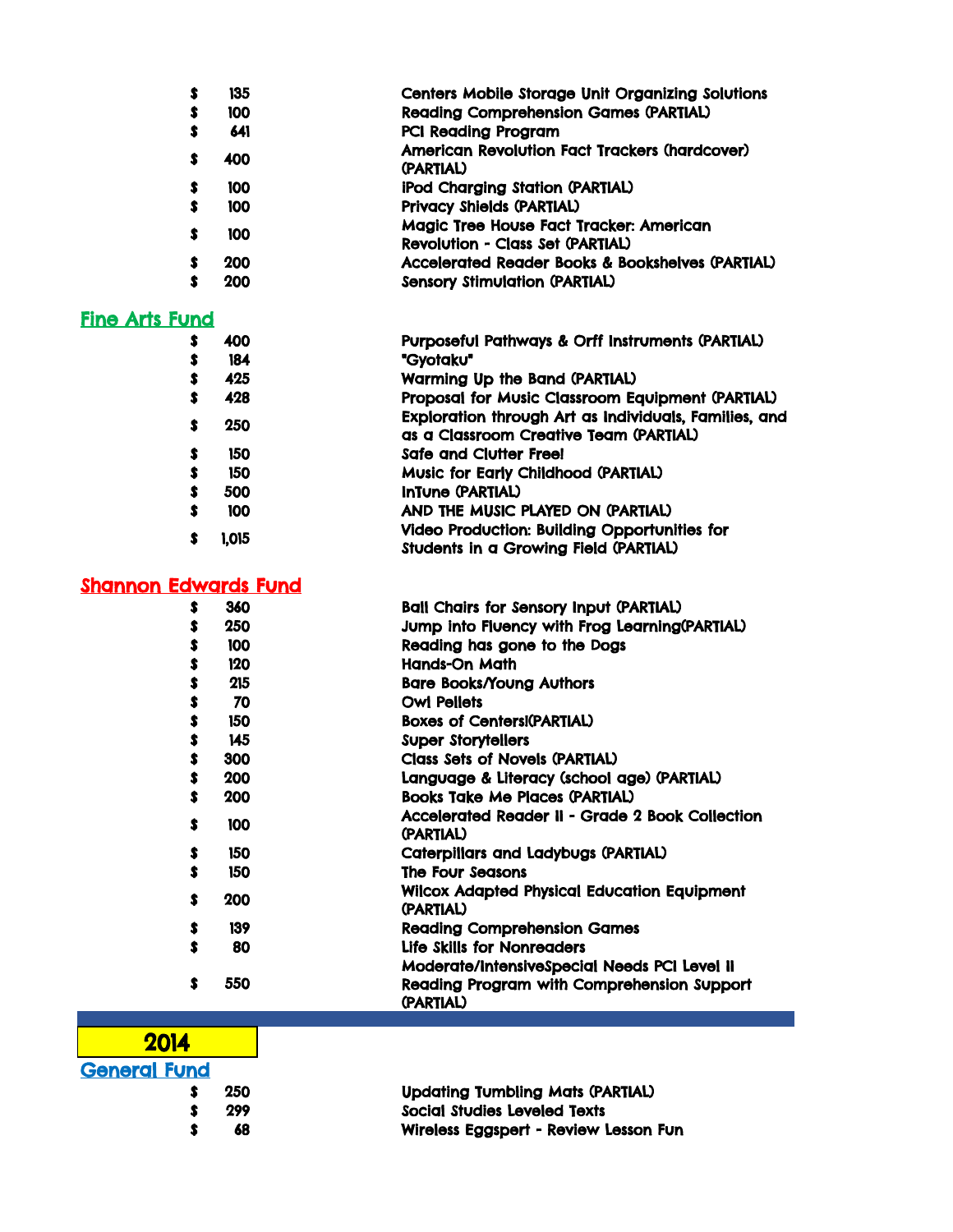| \$        | 107 | <b>Erase Away Mistakes</b>                                                 |
|-----------|-----|----------------------------------------------------------------------------|
| \$        | 160 | <b>Common Core 4th Grade Math Manipulatives</b><br>(PARTIAL)               |
| \$        | 160 | Otoscopes (PARTIAL)                                                        |
| \$        | 265 | Common Core Supplemental Resource Set                                      |
| \$        | 130 | Language Arts Center Games (PARTIAL)                                       |
| \$        | 130 | <b>Math Center Games (PARTIAL)</b>                                         |
| \$        | 250 | Centers to the Core (PARTIAL)                                              |
| \$        | 120 | Class Set Novels (PARTIAL)                                                 |
| \$        | 100 | Marvelous Math in First Grade (PARTIAL)                                    |
| \$        | 100 | <b>Fact Family Boards</b>                                                  |
| \$        | 250 | <b>Non-Fiction Books (PARTIAL)</b>                                         |
| \$        | 200 | Wonderful World of Writing (PARTIAL)                                       |
| \$        | 100 | <b>Math Manipulatives (PARTIAL)</b>                                        |
| \$        | 100 | <b>Science Thermometers (PARTIAL)</b>                                      |
| \$        | 39  | <b>Interactive Math</b>                                                    |
| \$        | 250 | Schwa Happens' (spell checkers) (PARTIAL)                                  |
| \$        | 150 | Mathematic Manipulatives are Marvelous! (PARTIAL)                          |
| \$        | 150 | <b>Super Science (PARTIAL)</b>                                             |
| \$        | 85  | Time it out' (timers)                                                      |
| \$        | 100 | Science - Weather the Storms (PARTIAL)                                     |
| \$        | 59  | <b>Grammar Tales</b>                                                       |
| \$        | 175 | Social Studies Pull Down Maps (PARTIAL)                                    |
| \$        | 300 | <b>Science Supplies (PARTIAL)</b>                                          |
| \$        | 300 | Replacement of Old and Damaged Equipment<br>(PARTIAL)                      |
| s         | 300 | <b>Touch Math</b>                                                          |
| \$        | 233 | Ist Grade Common Core Hands-On Kits for Math &<br><b>Reading (PARTIAL)</b> |
| \$        | 150 | <b>Ellison Die Cuts (PARTIAL)</b>                                          |
| \$        | 260 | VersaTiles Reading/Language Arts/Phonics (PARTIAL)                         |
| \$        | 200 | <b>Common Core Materials for Language Arts</b><br><b>(PARTIAL)</b>         |
| \$        | 165 | The Third Grade Balto Project (PARTIAL)                                    |
| \$        | 191 | Listening Center for Intensive needs classroom<br>(PARTIAL)                |
| \$        | 400 | Industrial Technology (PARTIAL)                                            |
| $\bullet$ | 150 | <b>Who Was?</b>                                                            |
| Euro al I |     |                                                                            |

# Fine Arts Fund

| s | 330 | Rock, Paper, Scissors in the Art Room (PARTIAL)         |
|---|-----|---------------------------------------------------------|
| S | 550 | Please be Seatedbut where?                              |
| s | 500 | I Can See Clearly Now                                   |
| s | 365 | Promoting Self Expression through Screen Printing       |
|   | 732 | <b>Supplies Necessary for a Quality Music Education</b> |
|   | 540 | Start with Art' iPad App                                |
|   | 250 | <b>Music Theory</b>                                     |
|   | 180 | The Beat Goes on                                        |

#### Shannon Edwards Fund \$ 50 Phonics Is As Easy As ABC!! (\$ 100) Dental Health: Learning How to Have a Healthy Smile (PARTIAL) (\$ 175) Physical Education Active Play Equipment (PARTIAL) (\$ 100) TEACCHing Students with Autism and Significant **Disabilities**